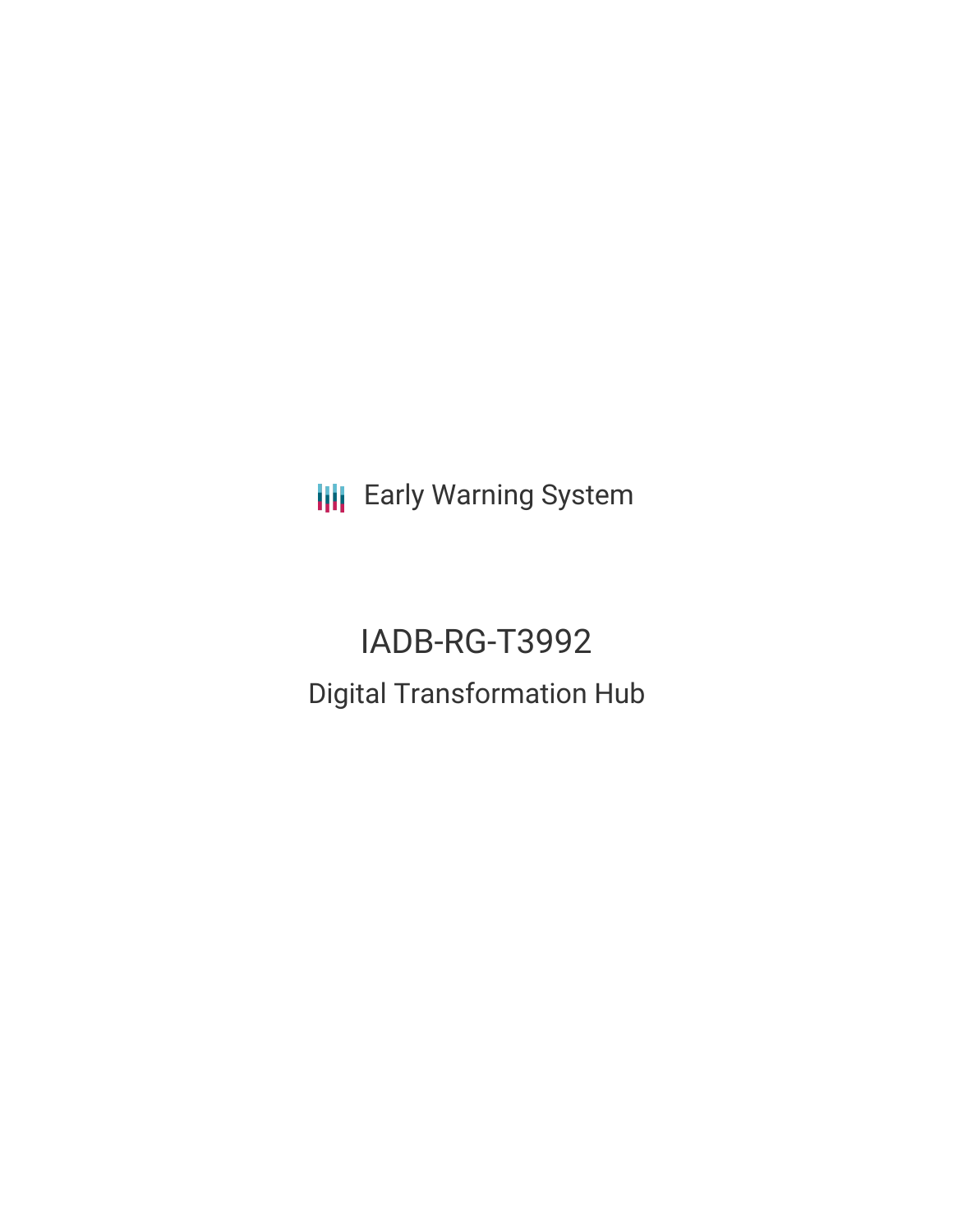

### **Quick Facts**

| <b>Financial Institutions</b>  | Inter-American Development Bank (IADB)                        |
|--------------------------------|---------------------------------------------------------------|
| <b>Status</b>                  | Approved                                                      |
| <b>Bank Risk Rating</b>        |                                                               |
| <b>Borrower</b>                | Regional                                                      |
| <b>Sectors</b>                 | Industry and Trade, Law and Government, Technical Cooperation |
| <b>Investment Type(s)</b>      | <b>Advisory Services, Grant</b>                               |
| <b>Investment Amount (USD)</b> | $$0.68$ million                                               |
| <b>Project Cost (USD)</b>      | $$0.68$ million                                               |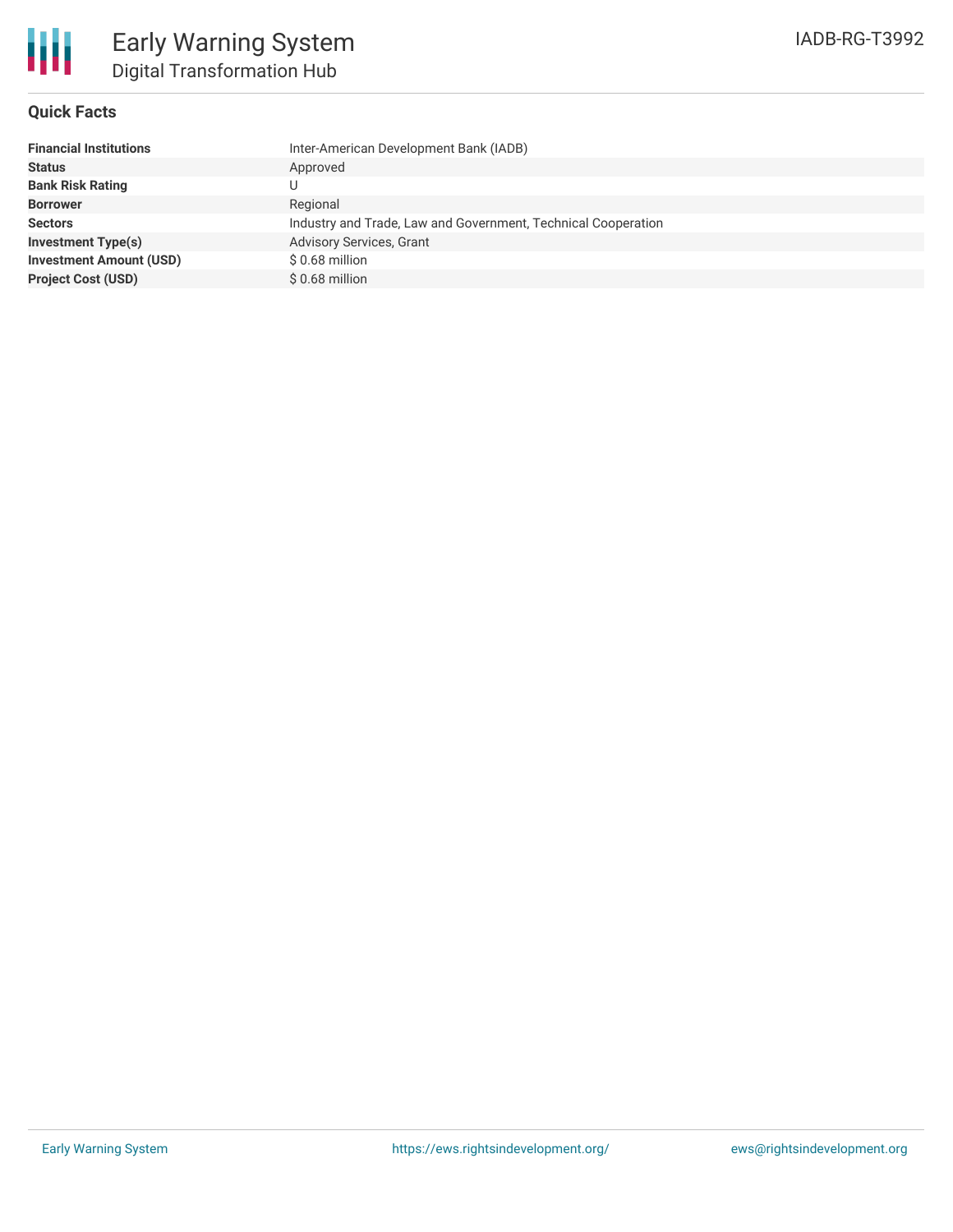

# **Project Description**

Coordinate the regional ecosystem for transforming MSMEs through digital technology adoption, by offering data and data sharing protocols on digital capacity needs as a key public good that will be utilized to develop a machine learning algorithm that will support Business Support Organizations (BSOs) in better understanding and designing policies and programs that meet the needs of Caribbean MSMEs operating in the digital economy. BSOs will be able to exchange best practices for the design, planning and management of digital innovation policies and digital technology adoption tools. This data will then feed into another public good, the Caribbean Digital Transformation Institute which is a regional platform for curated, standardized, and quality digital capacity building offerings to Caribbean MSMEs.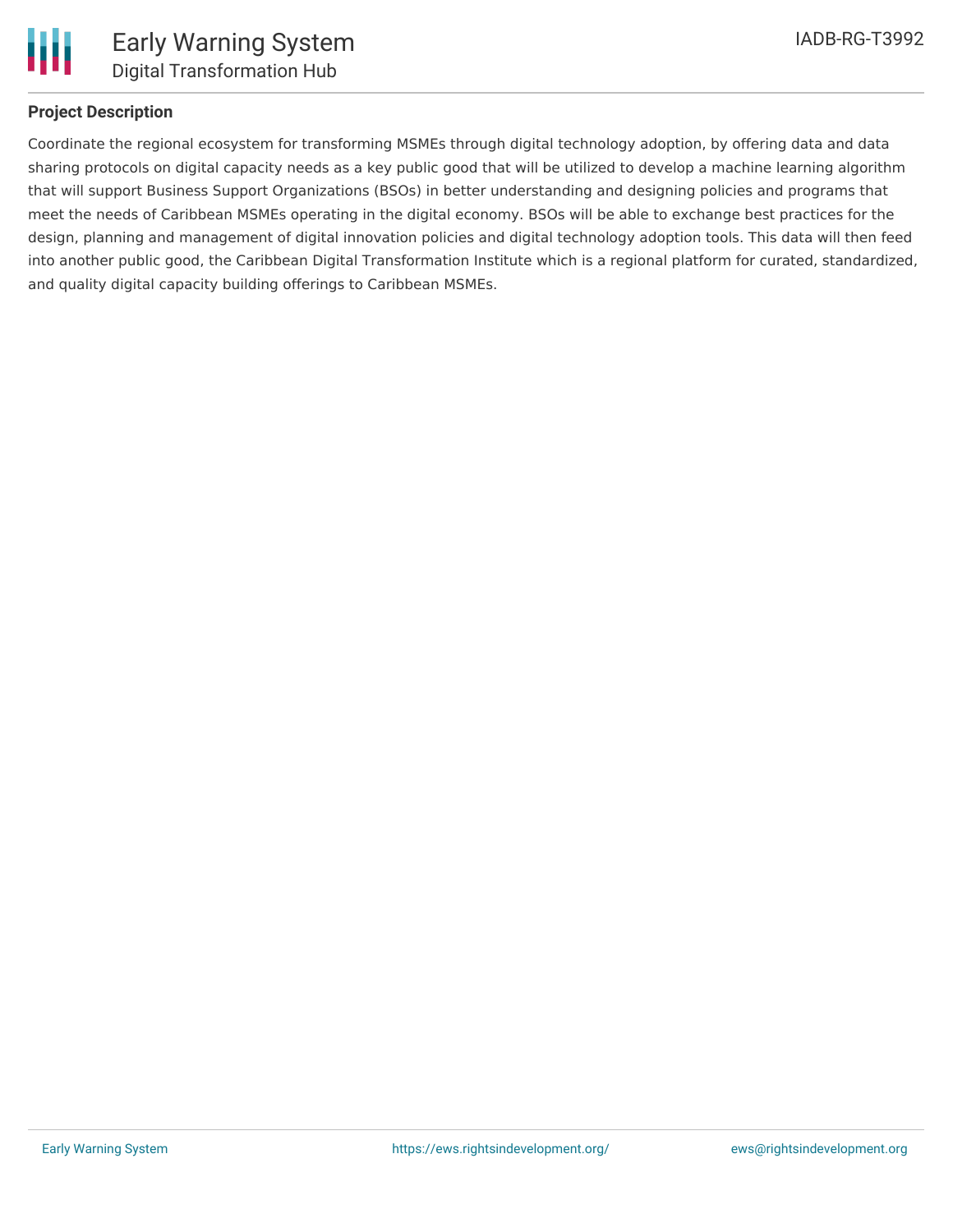# **Investment Description**

冊

• Inter-American Development Bank (IADB)